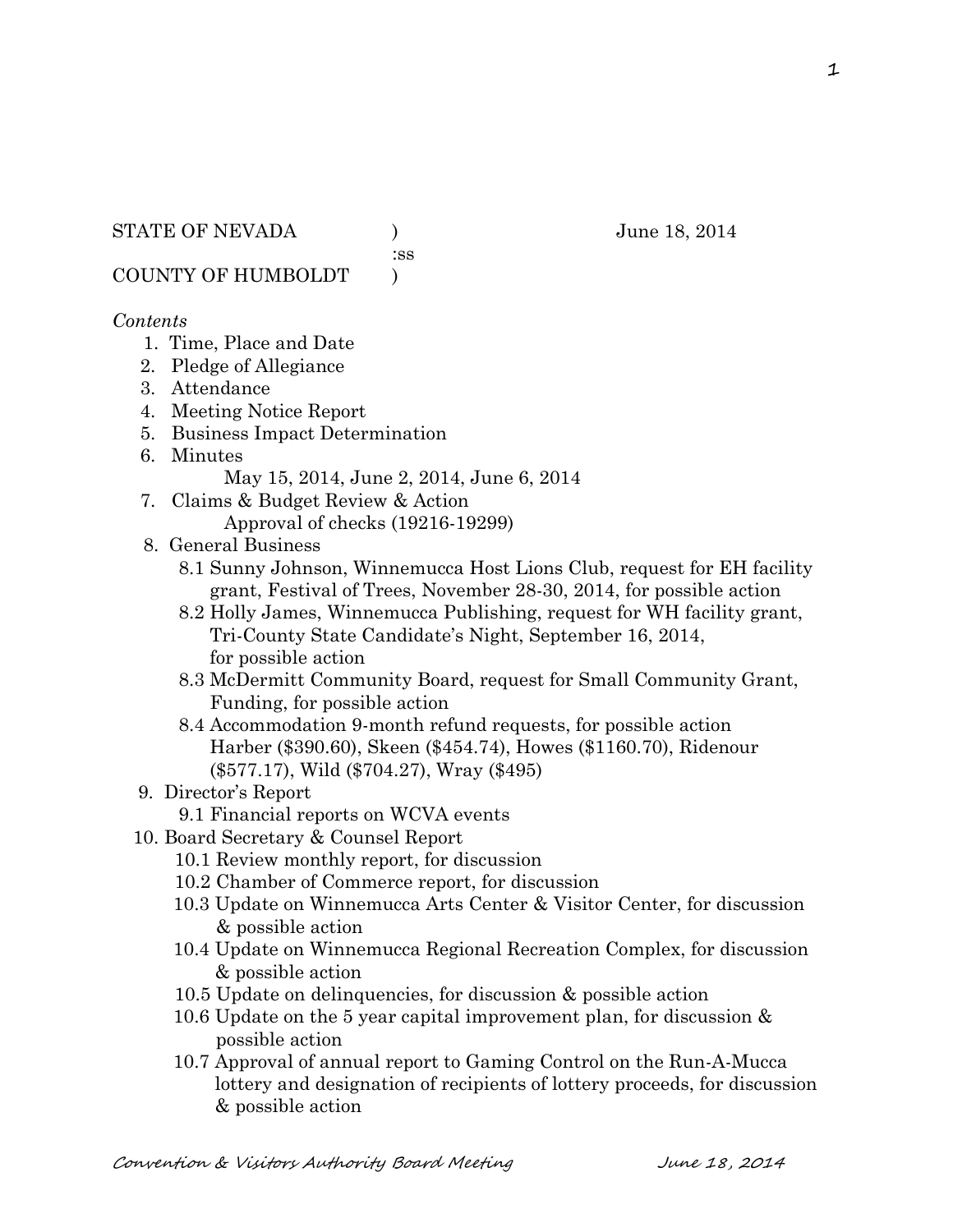- 10.8 End of fiscal year budget & other actions, for discussion & possible action
- 11. Board Administrator
	- 11.1 May Financial reports
	- 11.2 Budget Augmentations and Transfers to FY 2014 WCVA Budget, for possible action
- 12. Other Reports
- 13. Next Meeting Date
- 14. Adjournment

### **MINUTES, JUNE 18, 2014**

**1. Time, Place and Date.** The Winnemucca Convention and Visitors Authority met in regular session in full conformity with the law at the Winnemucca Convention Center, West Hall, Winnemucca, Nevada at 4:00 pm on Wednesday, June 18, 2014 with Chairman Terry Boyle presiding.

#### **2. Pledge of Allegiance.**

**3. Attendance.** *Convention and Visitors Authority Board Officials Present:* Terry Boyle Chairman and Hotel Representative Don Stoker Treasurer and Motel Representative Jim Billingsley City Representative Bill Macdonald Secretary and Counsel Kendall Swensen Board Administrator

*Convention and Visitors Authority Board Officials Absent:* Dan Cassinelli County Representative

| Director             |
|----------------------|
| Administrative Clerk |
|                      |

*Staff Members Absent:* None

| <i><b>Others Present:</b></i> |                            |
|-------------------------------|----------------------------|
| Dawn Baldwin                  | Winnemucca Host Lions Club |
| Sunny Johnson                 | Winnemucca Host Lions Club |
| Holly Rudy-James              | Winnemucca Publishing      |
|                               |                            |

#### **4. Meeting Notice Report.**

Chairman Boyle reported that notice, including meeting agenda, was posted by Shelly Noble by 9:00 am Friday, June 13, 2014 at Humboldt County Library, Court House, Post Office, City Hall and Convention Center West Hall. No persons have requested mailed notice during the past six months.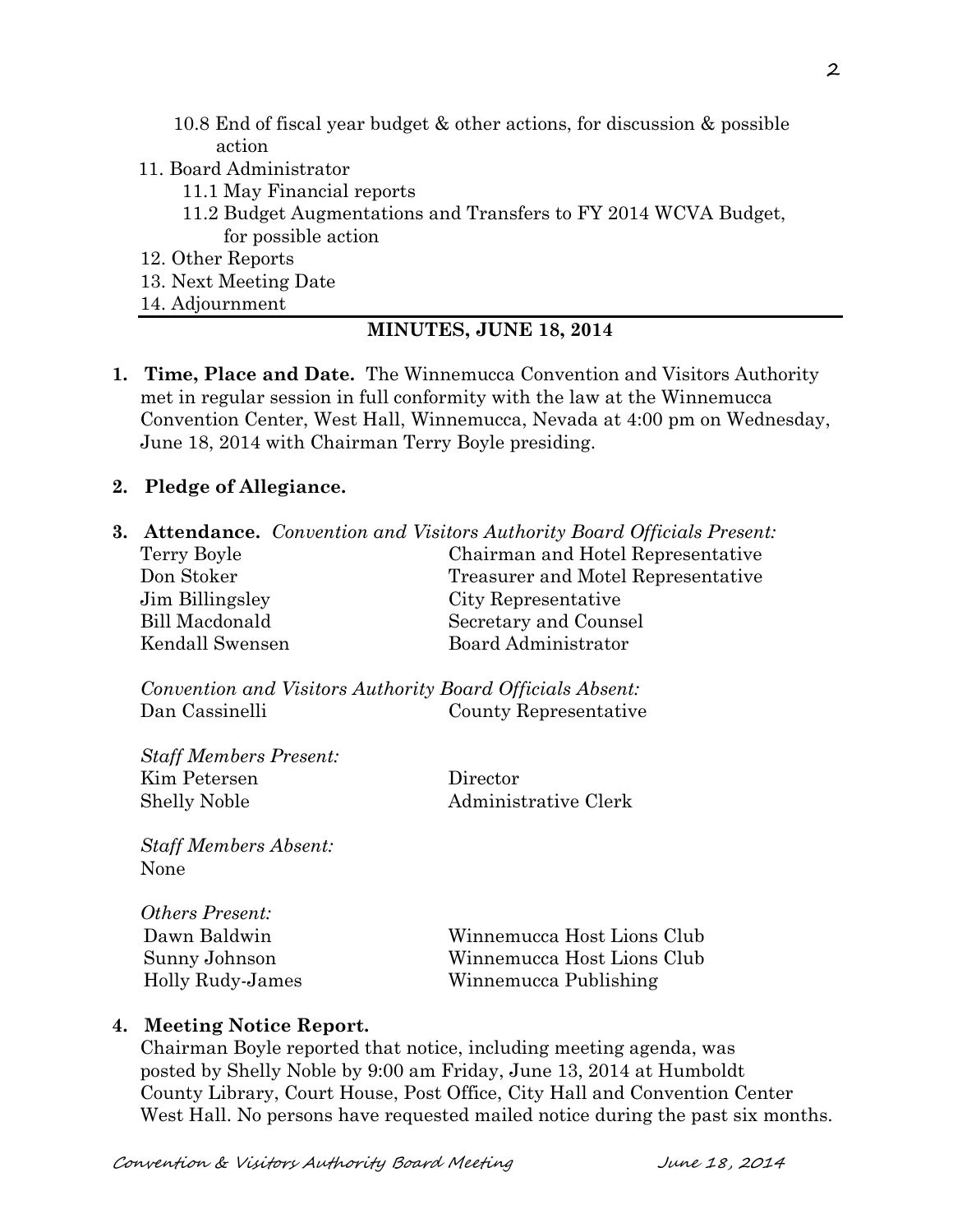**5. Business Impact Determination.** After review of the June 18, 2014 agenda, and report by Counsel that he saw nothing in the Agenda requiring a business economic impact study or statement, *Don Stoker made a motion that no proposed agenda item is likely to impose a direct and significant economic burden on a business or directly restrict formation, operation, or expansion of a business. The motion carried, 3-0.* 

### **6. Minutes.**

Prior meeting minutes, May 15, 2014, June 2, 2014, June 6, 2014 *Don Stoker made a motion to accept the minutes of the May 15, 2014, June 2, 2014 and June 6, 2014 meetings. Motion carried, 3-0.* 

**7. Claims.** The following claims were reported to the Board Members by a copy of the proposed Check Register CD-000228, MC-000248 and CD-000229 as a portion of the pre-meeting board packets provided to the Members as supplemented by Supplemental Check Registers CD-000230, CD-000231 and MC-000249 at time of meeting.

| <b>BANK ACCOUNT</b> | <b>CHECK NUMBERS</b> | <b>AMOUNT</b> |
|---------------------|----------------------|---------------|
| Nevada State Bank   | 19216-19299          | \$278,266.92  |

*Jim Billingsley made a motion to approve all claims as submitted. The motion carried, 3-0.*

## **8. General Business.**

## **8.1 Sunny Johnson, Winnemucca Host Lions Club, request for EH facility grant, Festival of Trees, November 28-30, 2014, for possible action**

This event has become one of the Lions Club's largest fundraising events of the year. It is held for three days on Thanksgiving weekend. Proceeds help fund Lifeline medical alerts, eyesight projects and scholarships. In the past, it has been held at the fairgrounds but with all the other holiday activities in the downtown area, members felt that a move to the East Hall would be beneficial in getting more people through the door and increase fundraising efforts. In addition to the decorated trees that are sold, Santa and Mrs. Claus are there to greet people and hand out treats. *Don Stoker made a motion to approve an EH facility grant for the main floor (3 days @ \$600/day) for the Winnemucca Host Lions Club Festival of Trees, November 28-30, 2014. Winnemucca Host Lions Club is responsible for any other customary Convention Center charges. Motion carried, 3-0.*

 **8.2 Holly James, Winnemucca Publishing, request for WH facility grant, Tri-County State Candidate's Night, September 16, 2014, for possible action** 

3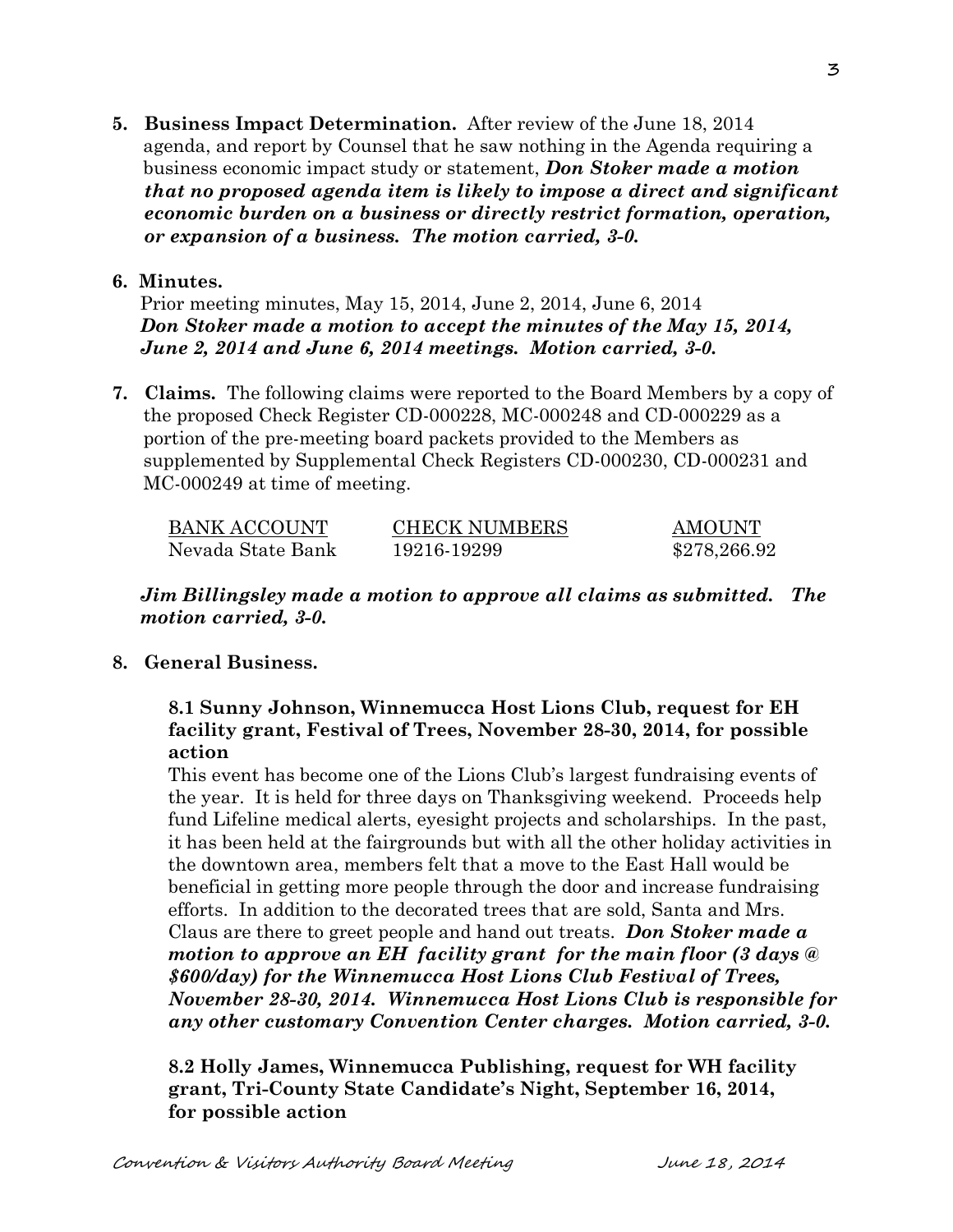Winnemucca Publishing is hosting a candidate's night that will invite those candidates running for state offices to meet with voters from Lander, Pershing and Humboldt counties. This will give these candidates an opportunity to discuss issues with voters from all three counties at one time. This event will differ from the Chamber's candidate's night later in the fall which will have the local candidates from Humboldt County only. *Jim Billingsley made a motion to approve the WH facility grant (\$600) for Winnemucca Publishing's Tri-County State Candidate's Night, September 16, 2014. Winnemucca Publishing is responsible for any other customary Convention Center chargers. Motion carried, 3-0.* 

### **8.3 McDermitt Community Board, request for Small Community Grant funding, for possible action**

The McDermitt Rodeo Board has requested \$4,000 from the McDermitt Community Board's annual Small Community Grant allocation which will be used for repairs at the rodeo grounds. Minutes showing approval by both of these boards were presented to this board for their consideration. Since McDermitt Community Board has already received their entire 2014 allocation, these funds will come out of their 2015 allocation. *Don Stoker made a motion approving Small Community Grant funding of \$4,000 to the McDermitt Community Board for repairs to the rodeo grounds. Motion carried, 3-0.*

**8.4 Accommodation tax 9-month refund requests, for possible action Harber (\$390.60), Skeen (\$454.74), Howes (\$1160.70), Ridenour (\$577.17), Wild (\$704.27), Wray (\$495)**

*Jim Billingsley made a motion to approve the accommodation tax 9-month refund requests for Michael Harber (\$390.60), Gary Skeen (\$454.74), Alan Howes \$1160.70), Danny Ridenour (\$577.17), Rick Wild (\$704.27), Jason Wray (\$495). Motion carried, 3-0.*

### **9. Director's Report.**

#### **9.1 Financial reports on WCVA events**

Bank reconciliations for the Tri-County Fair and Ranch Hand Rodeo were included in the board packets for review.

A profit and loss report for the Ranch Hand Rodeo was included in the meeting packets. We believe that all invoices from Ranch Hand Rodeo are paid. The event showed a loss of \$1,350. This is better than the \$5,000 loss that was projected earlier this spring and includes the final purchase of panels for the Bull Sale, which was over \$13,000.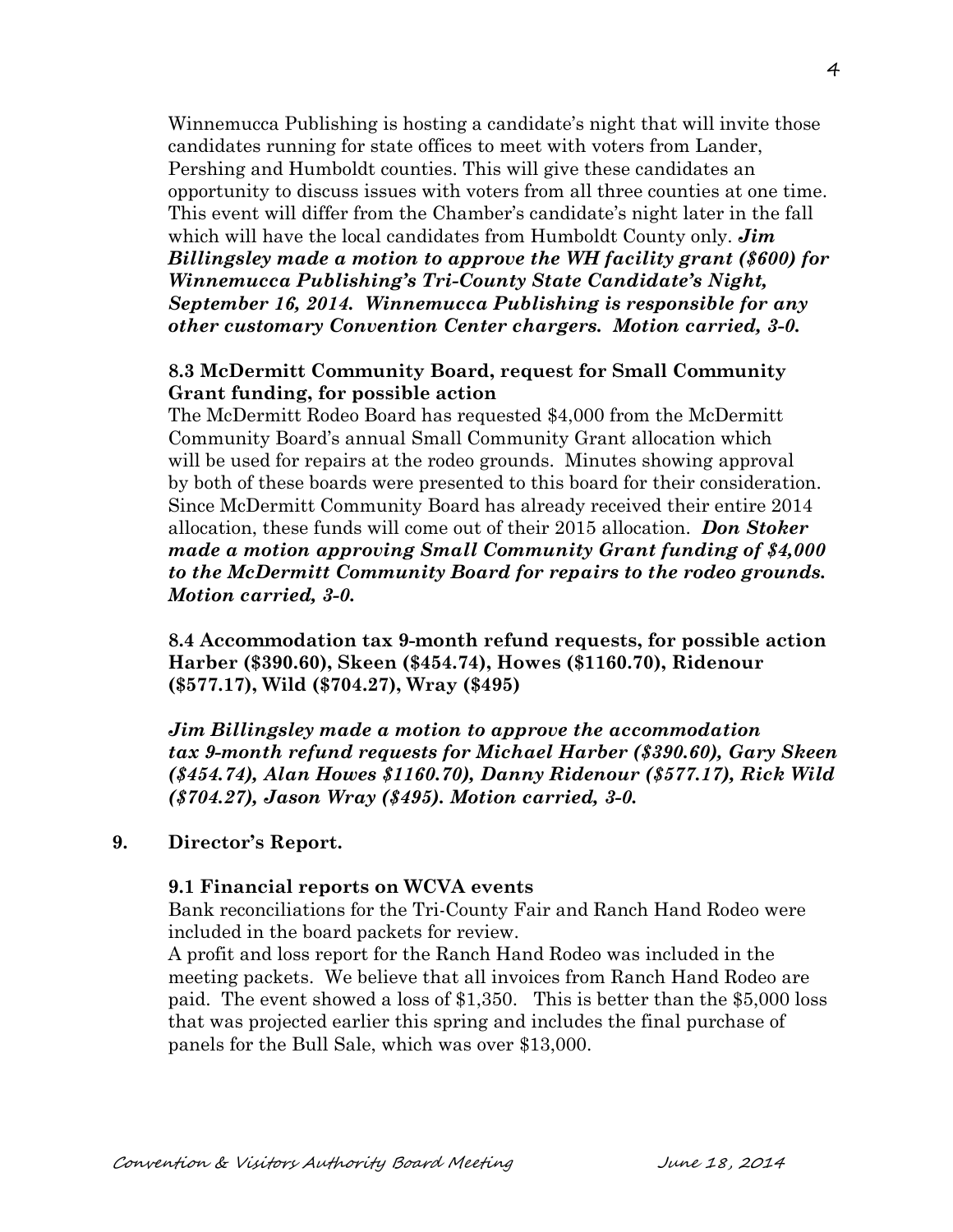### **10. Secretary and Counsel, Monthly report.**

**10.1 Review monthly report, for discussion** Report for May was reviewed by Bill.

**10.2 Chamber of Commerce report, for discussion** May 2014 Report was included in Bill's report.

**10.3 Update on Winnemucca Arts Center & Visitor Center, for discussion only**

No report.

## **10.4 Update on Winnemucca Regional Recreation Complex, for discussion & possible action** No report.

**10.5 Update on delinquencies, for discussion & possible action** No report.

**10.6 Update on the 5 year capital improvement plan, for discussion & possible action**

See report under Board Administrator.

# **10.7 Approval of annual report to Gaming Control on the Run-A-Mucca lottery and designation of recipients of lottery proceeds, for discussion & possible action**

. No report.

**10.8 End of fiscal year budget & other actions, for discussion & possible action** See report under Board Administrator.

### **11. Board Administrator.**

## **11.1 May Financial Reports, for discussion**

Room taxes continue to be well below previous years.

## **11.2 Budget Augmentations and Transfers to FY 2014 WCVA Budget, for possible action**

Kendall has prepared several documents that need to be discussed as the fiscal year comes to an end. The Indebtedness Report shows we do not have any debt at this time. It will be filed with the County by August 1. Our General Fund financial information needs to be published in the newspaper before July 1. Bill will take care of this. The WCVA's 5-Year Capital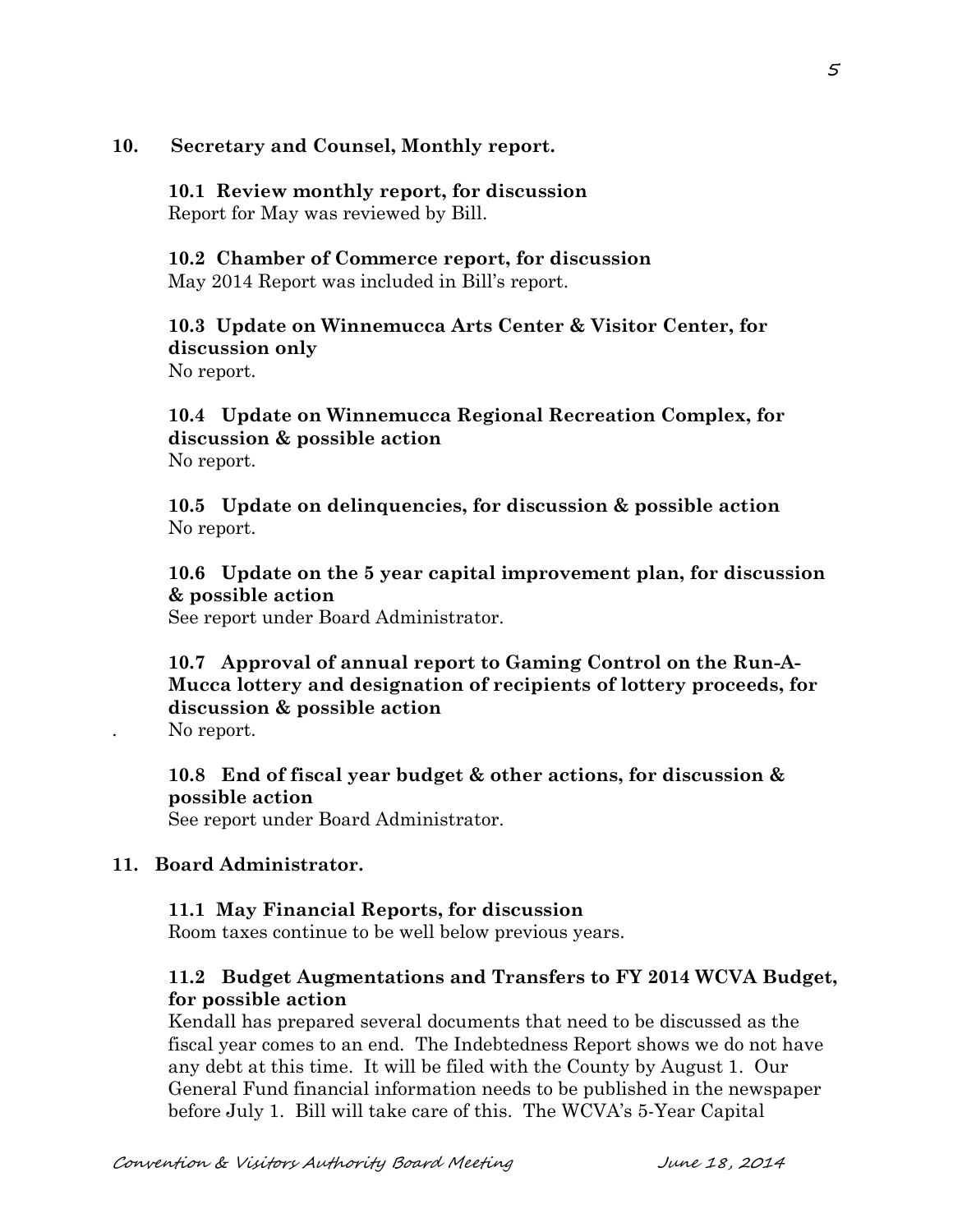Improvement plan was presented to the board and outlines the projects that this board has discussed and a tentative timeline for their completion. Bill read in to the record a resolution appropriating the \$500,000 that this board approved as their portion of Phase 1 of the Winnemucca Regional Recreation Complex project on June 16, 2014. *Jim Billingsley made a motion to accept the resolution as presented. Motion carried, 3-0.* All board members must sign this resolution tonight and it will be forwarded to Nevada Department of Taxation for their review and approval. Kendall also prepared a document to transfer \$20,000 from the WCVA's 2014 Contingency to Administration as our expenses this year exceeded what was in the budget. *Don Stoker made a motion to approve the transfer of \$20,000 from the 2014 WCVA budget from the Contingency to Administration. Motion carried, 3-0.* 

### **12. Other Business.**

### **12.1 Tri-County Home Show**

Holly Rudy James reported that they had a very good turnout for their home show at the Exhibit Hall last month. They estimate that over 1,000 people attended and they are already planning next year's event.

#### **12.2 Mule Races**

Terry has been in contact with some of the mule racing supporters and asked about timing and what needs to be done so that races can be held in 2015. Kim and Ag District #3 would need commitments from owners of racing mules this fall and will write to the mule racing association in September asking for this commitment. If races are to happen, Ag District #3 must apply for dates by December with the Gaming Commission.

#### **12.3 Recess**

Kendall will submit the resolution approved here today which changes the WCVA FY 2014 budget. In the event that the Nevada Department of Taxation does not accept the resolution approved above, this board will have to meet before the end of the month to take action that will fall within the accepted parameters of the Department of Taxation. For this reason, at the end of today's meeting, this board will recess. If another meeting is required, it will take place on June 30 at 4 pm.

### **13. Regular Business. Next Meeting. The Board confirmed the next regular meeting date of Wednesday, July 16, 4:00 pm.**

**14. Adjourn.** *Terry Boyle made a motion to recess this meeting until Monday, June 30 at 4 pm in the event that the Nevada Department of Taxation requires additional action on the resolution approved today. Motion carried, 3-0.* The meeting was recessed at 5:00 pm until June 30 if further